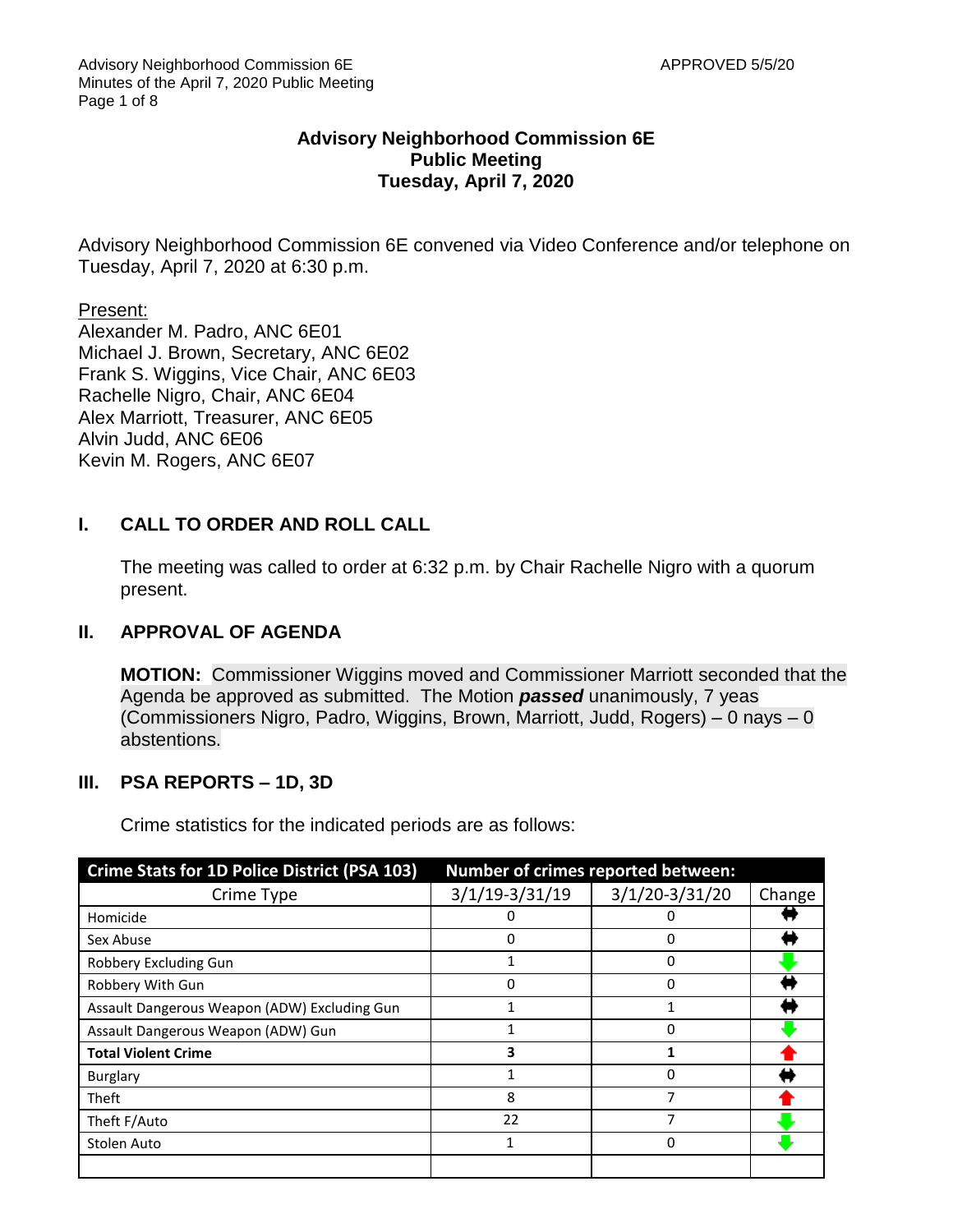Advisory Neighborhood Commission 6E APPROVED 5/5/20 Minutes of the April 7, 2020 Public Meeting Page 2 of 8

| <b>Total Property Crime</b> | $\sim$<br>-- |    |  |
|-----------------------------|--------------|----|--|
| <b>Total Crime</b>          | --<br>--     | -- |  |

| <b>Crime Stats for 3D Police District (PSA 308)</b> | Number of crimes reported between: |                  |        |  |
|-----------------------------------------------------|------------------------------------|------------------|--------|--|
| Crime Type                                          | $3/1/19-3/31/19$                   | $3/1/20-3/31/20$ | Change |  |
| Homicide                                            | 0                                  |                  |        |  |
| Sex Abuse                                           |                                    |                  |        |  |
| Robbery Excluding Gun                               | 3                                  | 5                |        |  |
| Robbery With Gun                                    | 5                                  | 2                |        |  |
| Assault Dangerous Weapon (ADW) Excluding Gun        | 2                                  | $\mathfrak z$    |        |  |
| Assault Dangerous Weapon (ADW) Gun                  | 0                                  |                  |        |  |
| <b>Total Violent Crime</b>                          | 11                                 | 12               |        |  |
| <b>Burglary</b>                                     | 3                                  | 2                |        |  |
| Theft                                               | 33                                 | 20               |        |  |
| Theft F/Auto                                        | 18                                 | 10               |        |  |
| Stolen Auto                                         | 2                                  | $\mathfrak z$    |        |  |
| Arson                                               | 0                                  | 0                |        |  |
| <b>Total Property Crime</b>                         | 56                                 | 34               |        |  |
| <b>Total Crime</b>                                  | 67                                 | 46               |        |  |

**1D (PSA 103):** Captain Dorrough stated MPD is still seeing some activity in Sursum Corda. There were some incidents when Covid-19 started – gunshots fired. Violent Crime: 6 in 1D vs. 3 the year before. Domestic violence incidents; 1 robbery at  $6<sup>th</sup>$  & E; increase in domestic violence (double from what they usually see). Property Crime – mixed bag – lower numbers.

Commissioner Marriott asked what residents should do to report domestic violence. Captain Dorrough responded they should call the DC Victim Hotline: 844-443-5732.

Commissioner Judd stated there is very poor lighting on the unit block of New York Avenue at night.

**3D (PSA 308):** Captain Han Kim reported the following: **(1)** there was a shooting on 3/26/20 in the 1300 block of  $5<sup>th</sup>$  Street – male victim; BOLO for vehicle involved; vehicle located and suspect arrested; **(2)** robbery 600 block of Rhode Island Avenue, NW on 3/14/20 – purse snatching – suspect located and arrested; **(3)** robbery outside of 6E - silver vehicle located at 200 block of Morgan Street; **(4)** narcotics unit: 4/3/20 – 600 block of N Street, NW – arrest for distribution of cocaine;  $3/5/20 - 1900$  block of  $7<sup>th</sup>$  Street, NW -- two arrests for distribution of heroin; **(5)** From YTD to today, numbers looking pretty good – Robberies down – decrease of 78%; other side of  $7<sup>th</sup>$  street – 35%; Violent Crime down; Thefts from Auto 35%; 30% in 308; recovered 39 illegal guns; trying to get residents to cooperate with social distancing.

Commissioner Wiggins asked if there was any additional information about the shooting in the alley at 600 S Street, NW. Captain Kim responded that MPD has some pretty good leads;

Commissioner Padro stated – **(1)** in the 600 block of Rhode Island Avenue, NW, he is getting reports of Saturday night marijuana parties again on the empty lot – any progress in reaching out to the property owner? Captain Kim responded he will check it out; **(2)** thanks to Captain Kim and his team for the visibility in the neighborhood; kudos to officers for turning on their P/A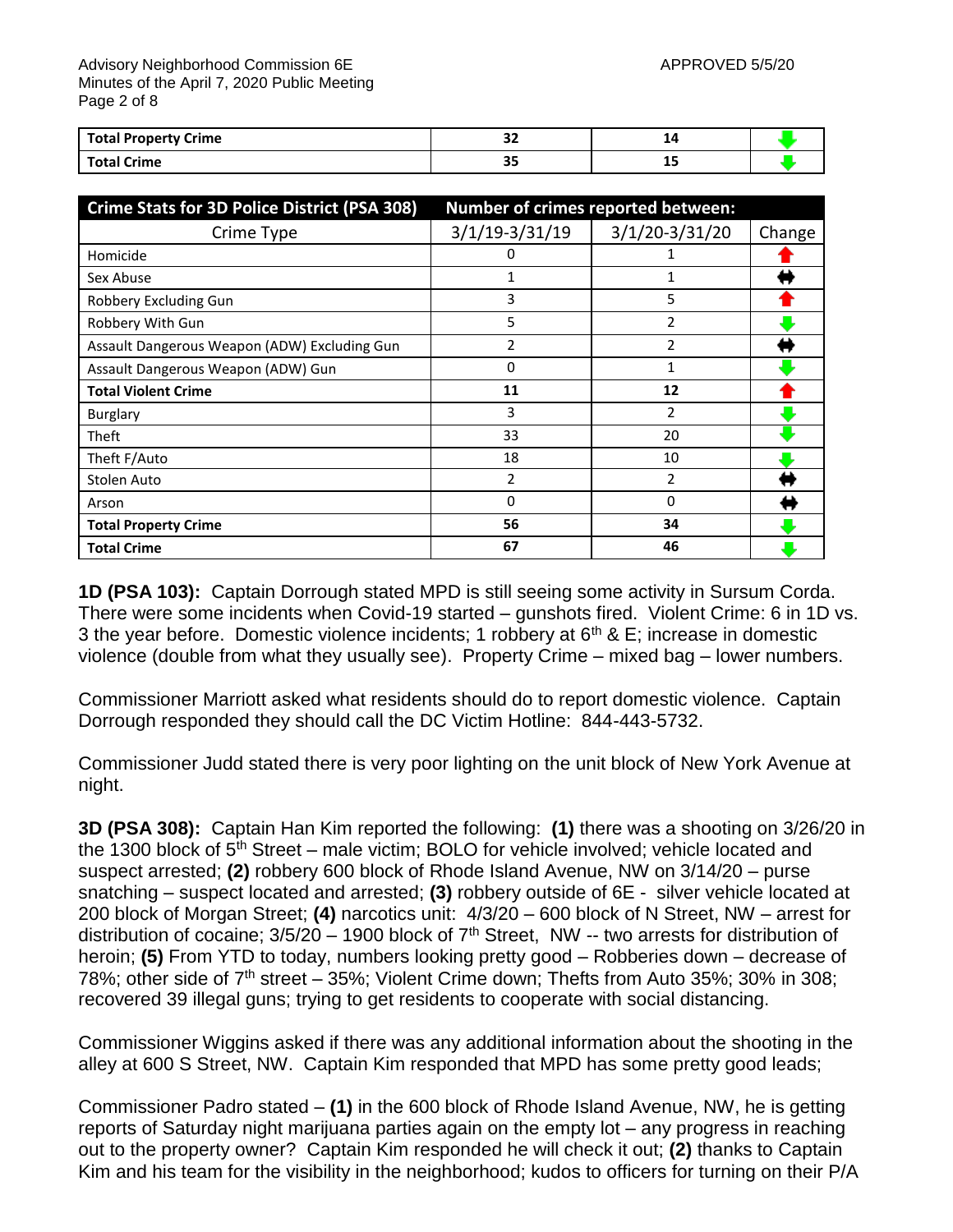Advisory Neighborhood Commission 6E APPROVED 5/5/20 Minutes of the April 7, 2020 Public Meeting Page 3 of 8

systems in the 1900 block of 7<sup>th</sup> Street to get crowds to disperse; (3) however, he is less than pleased with the response to social distancing violations at 8th & O Streets, NW.

A question and answer period followed. Jacqueline Beathea, Community Outreach Coordinator for MPD's Third District, stated that if residents have any concerns, they may contact her at: [Jacqueline.beathea@dc.gov](mailto:Jacqueline.beathea@dc.gov) or 202-365-1117. Richard Lake stated he has been observing significant illegal activities at the parking lot at  $8<sup>th</sup>$  & O Streets, NW before and during the Covid-19 pandemic and that MPD needs to be more vigilant. Captain Kim responded he will follow up with Captain Judith Mack.

# **IV. REMARKS OF COUNCILMEMBER CHARLES ALLEN**

Councilmember Charles Allen stated the following: **(1)** this is a very difficult time right now and he wishes everyone well; **(2)** the Mayor and Council are trying to move emergency relief per the following: **(a)** creating a \$25 million emergency relief fund for businesses and non-profits; **(b)** creating a massive expansion of the unemployment insurance program (there have been 50,000 applications so far); **(c)** continuing to expand testing; results can be gotten in 1-2 days from the Department of Health; **(d)** passed legislation today to expand unemployment insurance benefits; create relief for both residential and business tenants – 90 day deferral on mortgages for residential and commercial properties; **(e)** continued monitoring of health status – there will be an increase in cases in DC with a peak in June or early July. Staying at home is very important; **(f)** the city is planning what our recovery will look like. Everyone in District government is teleworking. The city from a financial standpoint will take a massive hit to the budget, but he is also optimistic.

A question and answer period followed. Commissioner Rogers asked where the testing sites are in the NW area. Councilmember Allen responded: **(1)** United Medical Center (UMC) in Ward 8: **(2)** Children's Hospital; **(3)** George Washington University Hospital. Hospitals will have tests and walk-up sites.

Kristin Frontiera asked about social distancing guidelines. Councilmember Allen responded he is looking into how residential streets can be closed off from vehicular traffic and used for walking and biking.

Councilmember Allen announced he will be hosting a Live Ward 6 Facebook Town Hall tonight at 8:30 p.m. where he will run through the Council's latest emergency legislation and answer as many questions as possible. Details: Facebook.com/CM Charles Allen

## **V. 485 K STREET, NW (RASA MVT LLC): REQUEST FOR SUPPORT FOR NEW RETAILER'S CLASS "C" RESTAURANT ABRA LICENSE [6E05]**

Tabled. For further information, go to: [https://abra.dc.gov/page/deadine-extensions](https://abra.dc.gov/page/deadine-extensions-service-modifications)[service-modifications](https://abra.dc.gov/page/deadine-extensions-service-modifications) 

# Deadline Extensions

The ABC Board has determined to extend the following deadlines: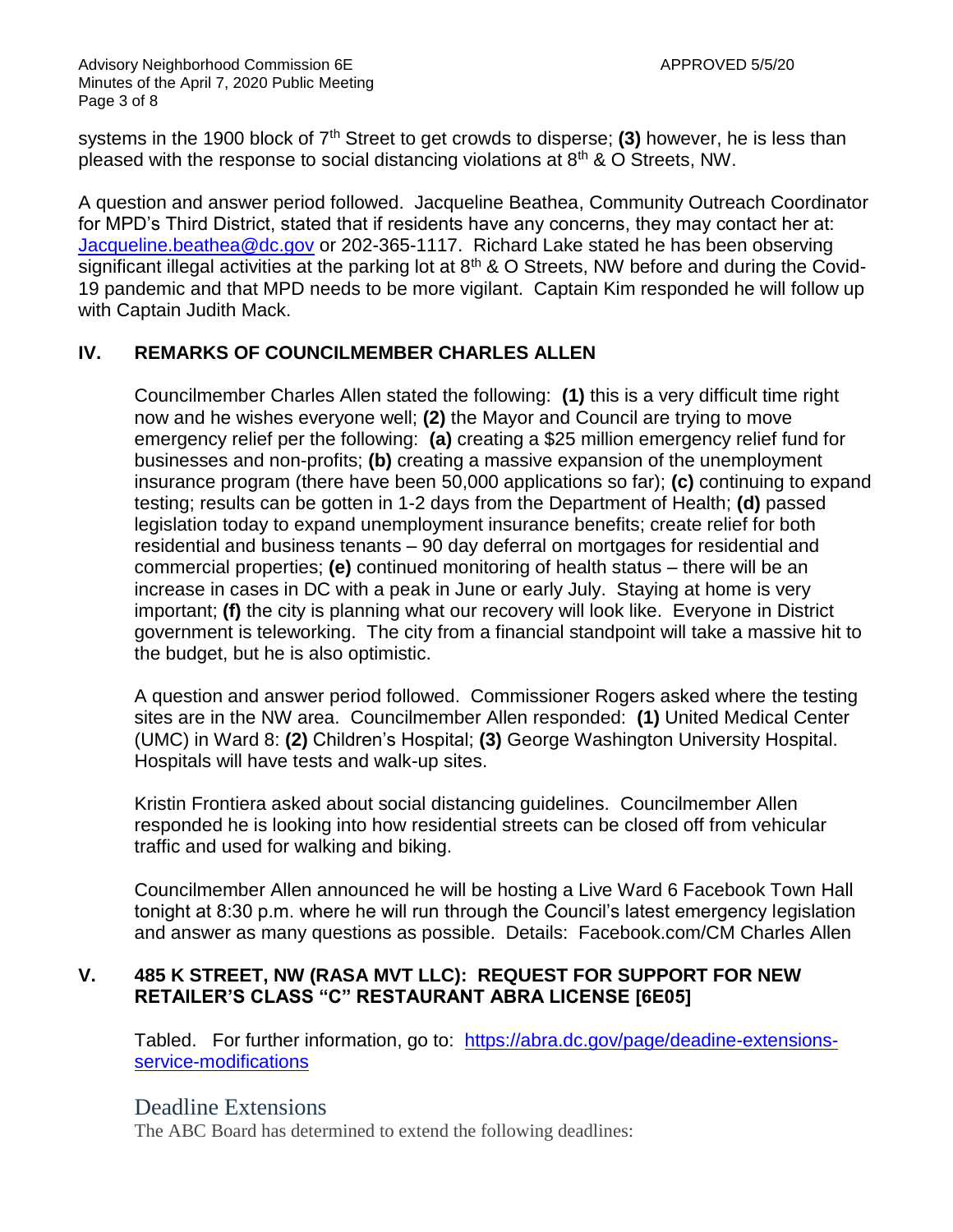Advisory Neighborhood Commission 6E APPROVED 5/5/20 Minutes of the April 7, 2020 Public Meeting Page 4 of 8

- **Annual License [Payments](https://abra.dc.gov/node/612652)** | Extended from March 31, 2020 to June 1.
- **Alcohol License [Expirations](https://abra.dc.gov/node/612652)** | Alcohol licenses that expire March 16 May 31 are now valid through June 1.
- **Fines** | Fines due March 16 May 31 are now due June 1.
- **Q1 [Statements](https://abra.dc.gov/node/676962)** | Extended from April 30 to June 1.
- **Protest Petition Deadlines** | All protest deadlines scheduled for March 23 May 4 have been extended. The new Protest Petition Deadline and Roll Call Hearing dates for all five (5) affected filing dates during this period are now June 1 and June 15 at 10:00 a.m. respectively. Establishments will not be re-placarded with the updated deadline.
- **Protest Status Hearings and Protest Hearings** | Hearings scheduled through April 22 have been postponed. New dates and times will be announced at a later date.
- **Notice of Public Hearings** | ABRA continues to accept and process new applications. However, the placarding of a new establishment has been suspended. When placarding does resume, the 45-day protest petition period will also resume.

Additionally, under current law, a licensee that ceases operations or closes it premises for 21 or more days is required to place their ABC license in safekeeping. The ABC Board has delayed the tolling of the 21-day period until the public health emergency has ended.

### **VI. 476 K STREET, NW (THE CLOAKROOM): REQUEST FOR SUPPORT FOR A SUBSTANTIAL CHANGE TO ITS RETAILER'S CLASS "C" TAVERN ABRA LICENSE REQUEST TO CHANGE HOURS OF OPERATION INSIDE PREMISES [6E05]**

Tabled – See Section V.

### **VII. 601 K STREET, NW (JEMAL'S EAST 451, LLC): REQUEST FOR SUPPORT FOR NEW RETAILER'S CLASS "C" HOTEL ABRA LICENSE. ESTABLISHMENT WILL HAVE SUMMER GARDEN WITH 60 SEATS. LICENSEE IS REQUESTING TO HAVE AN ENTERTAINMENT ENDORSEMENT INCLUDING DANCING INSIDE AND OUTSIDE [6E05]**

Tabled – See Section V.

## **VIII. 1331 8 TH STREET, NW: REQUEST FOR SUPPORT FOR PROPOSED EMERGENCY LEGISLATION TO CLOSE ON CITY-OWNED PROPERTY [6E03]**

Commissioner Padro stated that Councilmember Charles Allen has asked that ANC 6E submit a letter of support for legislation he will be introducing to extend the time for Roadside Development to close on the city-owned parcel at  $8<sup>th</sup>$  & O Streets, NW, as the original authority has expired. The terms will be the same as the previous approval.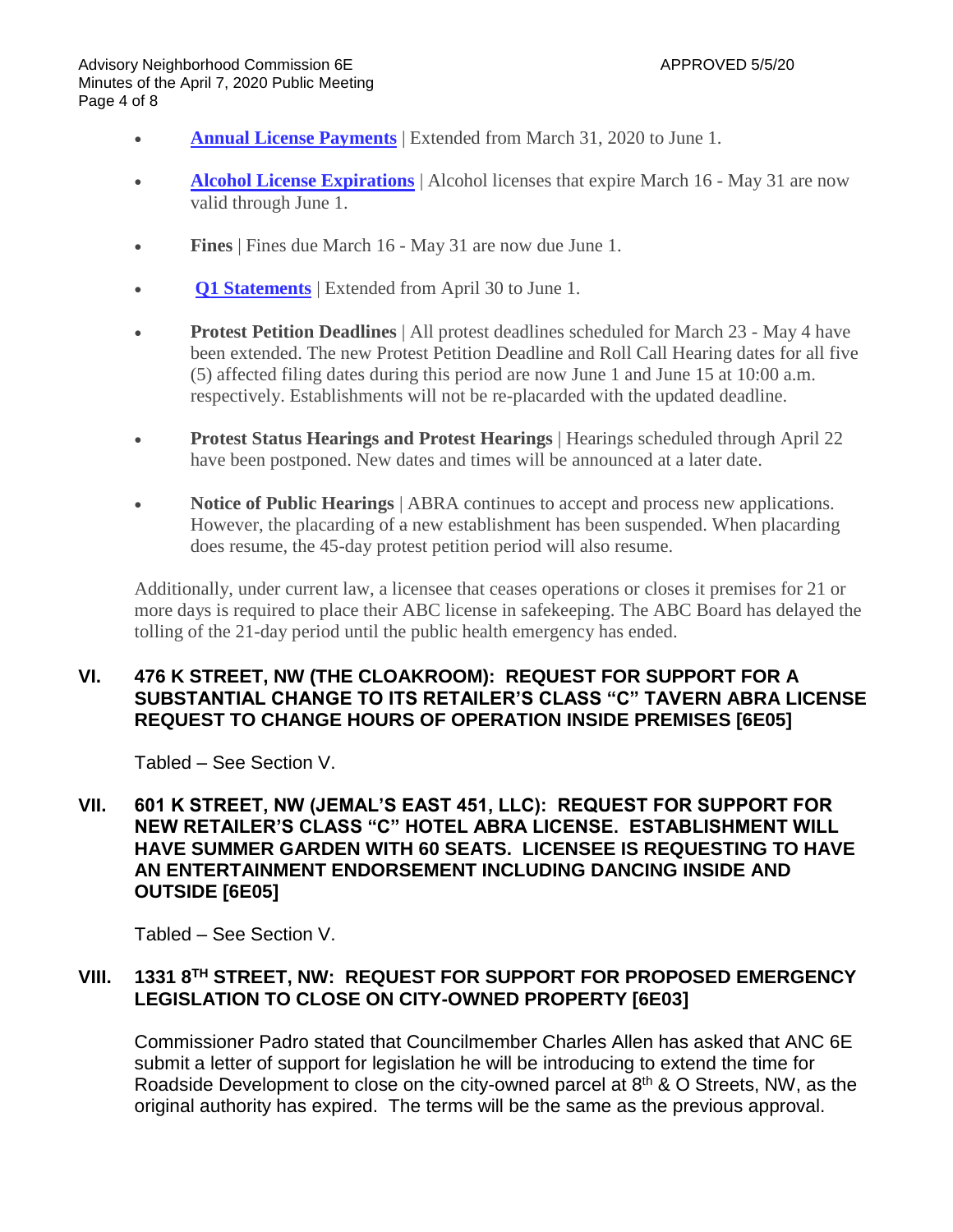Richard Lake of Roadside Development stated the parcel consists of mixed-use residential over retail development, consisting of approximately 79 residential condominium units and approximately 5,400 square feet of retail space. There will be 55 Market Rate Housing Units and 24 Affordable Housing Units. Of the 24 Affordable Housing Units, 12 will be up to 80% AMI and the other 12 up to 50% AMI. The project is on its fifth DMPED project manager. Roadside Development would like to close on this as soon as possible. They have the equity approved.

**MOTION:** Commissioner Wiggins moved and Commissioner Marriott seconded that ANC 6E *support* the request for support of 1331 8<sup>th</sup> Street, NW for proposed emergency legislation to close on city-owned property at 8<sup>th</sup> & O Street. NW and that said support be communicated in writing to the DC City Council, the Mayor, and the Deputy Mayor for Planning and Economic Development (DMPED). The Motion *passed* unanimously, 7 yeas (Commissioners Nigro, Padro, Wiggins, Brown, Marriott, Judd, Rogers) – 0 nays – 0 abstentions.

# **IX. 111 MASSACHUSETTS AVENUE, NW: REQUEST FOR SUPPORT FOR EXTENSION OF PUD [6E07]**

Drew Turner, Development and Project Manager, Douglas Development Corporation, spoke regarding their request for support for an extension of their PUD. Douglas Development has the GSA as a tenant in their building at 111 Massachusetts Avenue, NW. Due to GSA's new building project in Prince George's County being delayed, Douglas Development has extended their lease until December 31, 2020, which would allow Douglas Development to commence work in 2021.

**MOTION:** Commissioner Padro moved and Commissioner Rogers seconded that ANC 6E *support* the request for support of 111 Massachusetts Avenue, NW for an extension of their PUD that was set to expire in May of this year and that said support be communicated in writing to the Zoning Commission of the District of Columbia. The Motion *passed* unanimously, 7 yeas (Commissioners Nigro, Padro, Wiggins, Brown, Marriott, Judd, Rogers) – 0 nays – 0 abstentions.

## **X. REQUEST FOR A TRAFFIC SAFETY ASSESSMENT AND TURN HARDENING AT THE INTERSECTION OF RHODE ISLAND AVENUE AND Q STREET, NW (SOUTHEAST CORNER) [ANC 6E TRANSPORTATON ADVISORY COMMITTEE]**

Alex Lopez, Chair of ANC 6E's Transportation Advisory Committee, spoke regarding the Committee's request for a traffic safety assessment and turn hardening at the intersection of Rhode Island Avenue and Q Street, NW.

**MOTION:** Commissioner Padro moved and Commissioner Marriott seconded that ANC 6E request that DDOT conduct a traffic safety assessment for the intersection of Rhode Island Avenue and Q Street, NW; further that ANC 6E request that DDOT implement turn hardening interventions, including bulb outs, that slow vehicles turning right from Rhode Island Avenue, NW onto Q Street, NW and reduce pedestrian crossing distance at the Q Street, NW crosswalk, and that such interventions accommodate and help protect bicycle traffic on the Q Street, NW bike lane; and that the foregoing requests be communicated in writing to the Director of the District Department of Transportation (DDOT). The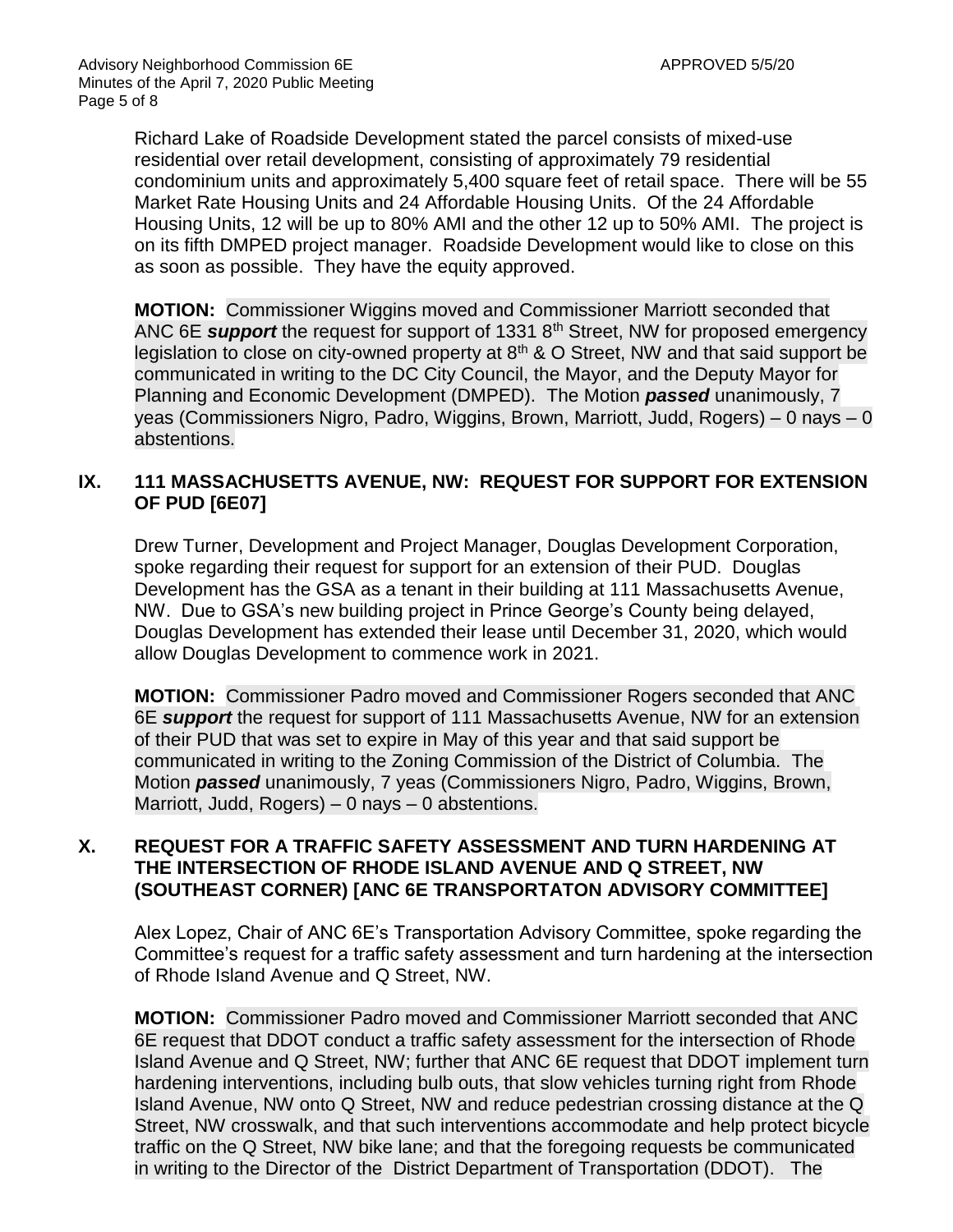Motion *passed* unanimously, 7 yeas (Commissioners Nigro, Padro, Wiggins, Brown, Marriott, Judd, Rogers) – 0 nays – 0 abstentions.

### **XI. REQUEST FOR A STUDY OF TRAFFIC SAFETY AND PARKING IMPACTS RELATED TO THE FUTURE BANNEKER HIGH SCHOOL [ANC 6E TRANSPORTATION ADVISORY COMMITTEE]**

Alex Lopez, Chair of ANC 6E's Transportation Advisory Committee, spoke regarding the Committee's request for a study of traffic safety and parking impacts related to the future Banneker High School.

**MOTION:** Commissioner Padro moved and Commissioner Wiggins seconded that ANC 6E request that DDOT conduct a traffic safety assessment for the area around the future Banneker High School to identify current traffic safety issues and predict issues that are likely to occur due to the changing traffic patterns created by the Banneker High School, and that the scope of this traffic safety assessment also include the 900 Block of French Street, NW; further that ANC 6E requests that DDOT assess the current and future availability and utilization of on-street parking, including student pick-up/drop-off and onstreet parking by Banneker staff, parents, volunteers, and visitors, including event attendees, in the area around the future Banneker High School, and that the foregoing requests be communicated in writing to the Director of the District Department of Transportation (DDOT). The Motion *passed* unanimously, 7 yeas (Commissioners Nigro, Padro, Wiggins, Brown, Marriott, Judd, Rogers) – 0 nays – 0 abstentions.

### **XII. REINSTATEMENT OF THE CONVENTION CENTER-SW WATERFRONT CIRCULATOR BUS LINE [ANC 6E TRANSPORTATION ADVISORY COMMITTEE]**

Alex Lopez, Chair of ANC 6E's Transportation Advisory Committee, spoke regarding the Committee's request for a reinstatement of the Convention Center-SW Waterfront Circulator Bus Line.

**MOTION:** Commissioner Padro moved and Commissioner Marriott seconded that ANC 6E request DDOT to reinstate the Convention Center-SW Waterfront Circulator Line and that the circulator line extend north to Florida Avenue, NW to serve the Shaw and U Street/Howard University communities, and that this request be communicated in writing to the Director of the District Department of Transportation (DDOT) and to Ward 6 Councilmember Charles Allen. The Motion *passed* unanimously, 7 yeas (Commissioners Nigro, Padro, Wiggins, Brown, Marriott, Judd, Rogers) – 0 nays – 0 abstentions.

### **XIII. OLD BUSINESS**

In light of the Covid-19 Pandemic, Chair Nigro discussed making the ANC 6E Grant Application more visible on ANC 6E's website.

# **XIV. APPROVAL OF MINUTES OF THE 3/3/2020 MEETING**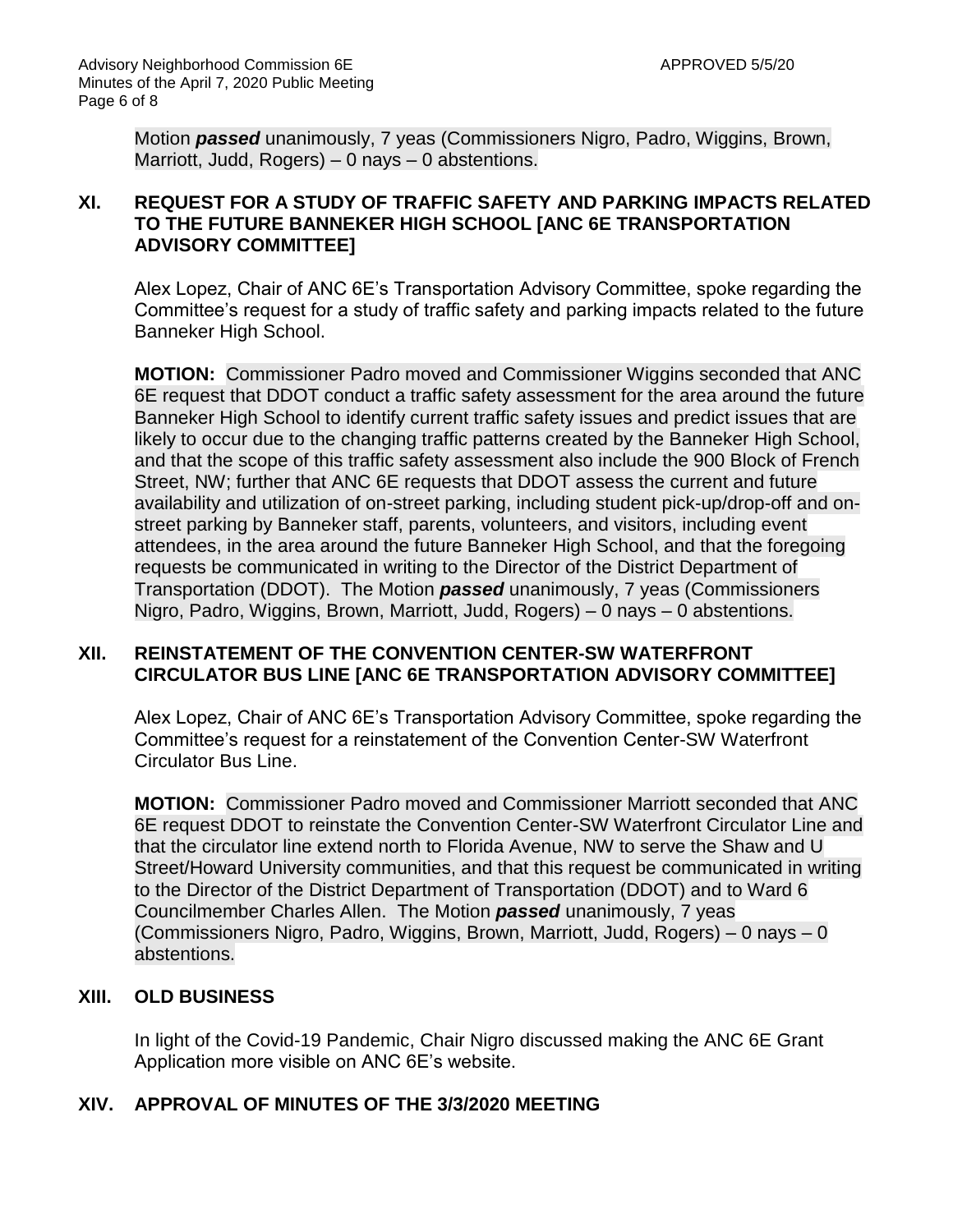**MOTION:** Commissioner Padro moved and Commissioner Wiggins seconded that the Minutes of the **March 3, 2020** ANC 6E Public Meeting be approved as amended. The Motion *passed* unanimously, 7 yeas (Commissioners Padro, Wiggins, Marriott, Brown, Nigro, Judd, Rogers) – 0 nays – 0 abstentions.

### **XV. APPROVAL OF TREASURER'S REPORT**

Commissioner Marriott stated that as of March 31, 2020, the balance in the checking account is \$45,545.52.

**MOTION:** Commissioner Marriott moved and Commissioner Padro seconded that the Treasurer's Report be approved. The Motion *passed* unanimously, 7 yeas (Commissioners Padro, Wiggins, Marriott, Brown, Nigro, Judd, Rogers) – 0 nays – 0 abstentions.

## **XVI. APPROVAL OF EXPENSES**

- **A. MOTION:** Commissioner Marriott moved and Commissioner Padro seconded that Commissioner Nigro be reimbursed in the amount of \$68.89 for payment of the invoice submitted by Zoom Video Communications, Inc. The Motion *passed* unanimously, 7 yeas (Commissioners Padro, Brown, Wiggins, Marriott, Nigro, Judd,  $Rogers$ ) – 0 nays – 0 abstentions.
- **B. MOTION:** Commissioner Marriott moved and Commissioner Padro seconded that the invoice submitted by Karen Jehle in the amount of \$250.00 for recording services for the **ANC 6E April 7, 2020 Public Meeting** and website maintenance be approved. The Motion *passed* unanimously, 7 yeas (Commissioners Padro, Brown, Wiggins, Marriott, Nigro, Judd, Rogers) – 0 nays – 0 abstentions.

### **XVII. ANNOUNCEMENTS**

- **A.** Commissioner Padro stated that the 2020 Census is now live and on-line: <https://2020census.gov/> Each commissioner is urged to encourage his/her constituents to respond.
- **B.** Commissioner Marriott stated he is working with the DC Mutual Aid Network, the Mount Vernon CID, and Douglas Development Corporation to organize a supply drive for seniors. Individuals can make donations of non-perishable food items.
- **C.** Nancee Lyons, CPM, Public Affairs Specialist/MuralsDC Coordinator, Department of Public Works, stated that MuralsDC is in discussion with the owner of the multiunit dwelling located at 26 New York Avenue, NW, which has expressed interest in having a mural painted on the alley facing wall. No decision has been made yet, but MuralsDC wanted to take the opportunity to notify the community. Residents are invited to share any key words, adjectives or thoughts regarding their community the artist may want to consider when creating concepts. Comments can be sent to: [murals.dc@dc.gov](mailto:murals.dc@dc.gov)